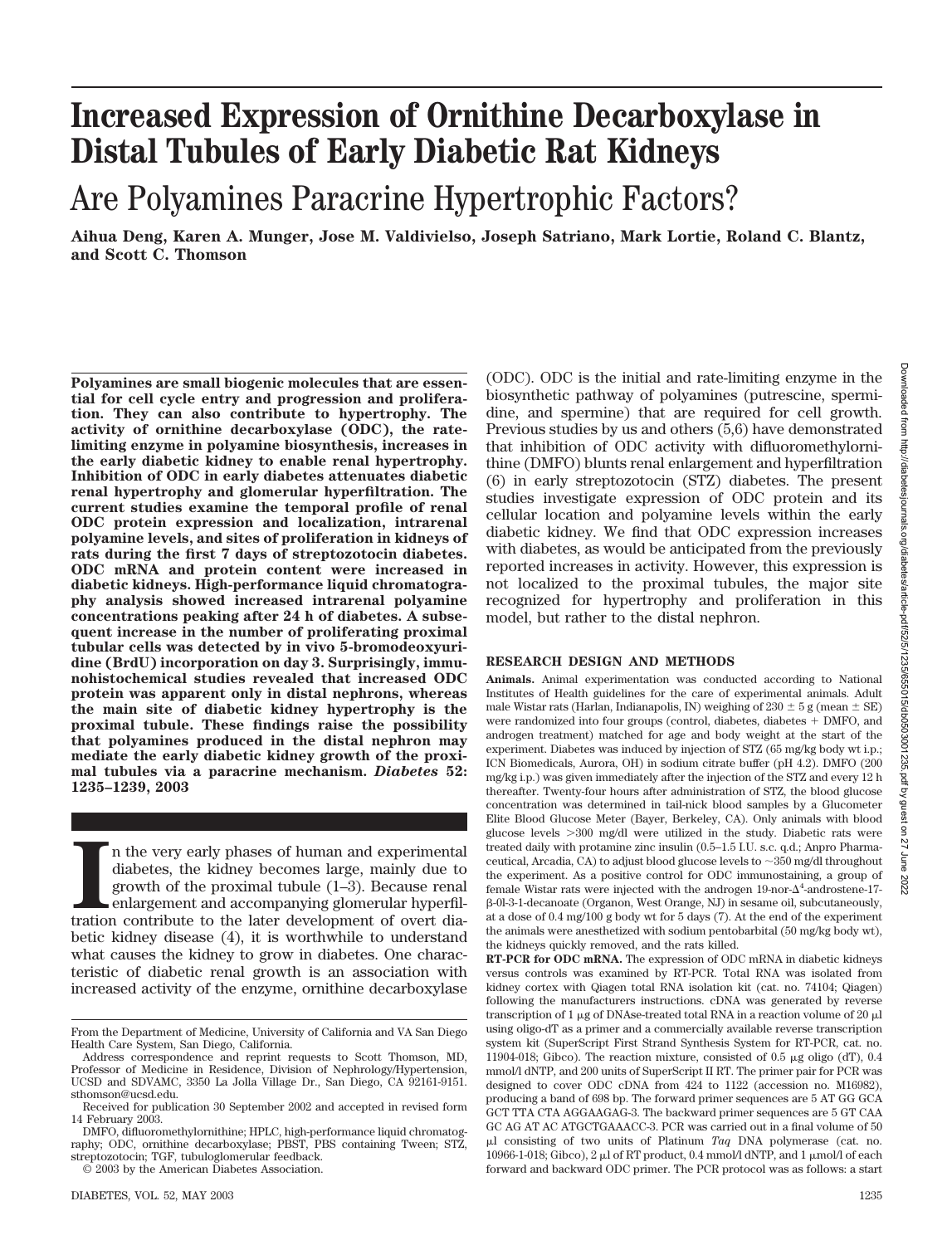of 94°C for 3 min followed by 35 cycles of 94°C for 1 min, 55°C for 1 min, and 72°C for 1 min. Both RT and PCR share the same buffer provided from the kit (cat. no. 11904-018; Gibco).

**ODC protein immunoblotting.** ODC protein was evaluated in early diabetic kidney versus controls by Western blotting using a mouse monoclonal anti-rat ODC IgG (clone MP16-2, cat. no. MS-464-P1; NeoMarkers, Fremont, CA) against an epitope in amino acid 355-366 (IWGPTC) of the ODC, producing a band with a size of 53 kDa (8). Kidney cortex was sliced from cold PBS-perfused kidney and homogenized in lysis buffer (50 mmol/l Tris, 0.3%) SDS, pH 7.2) with protease inhibitor cocktail tablet (cat. no. 1697498; Boehringer Mannheim, Mannheim, Germany). The lysate was centrifuged at 14,000*g* at 4°C for 20 min. The supernatant was used for Western blotting. Protein determination was also performed on an aliquot of the supernatants (Bio-Rad kit cat. no. 500-0114; Bio-Rad). A total 60  $\mu$ g of each sample was denatured in sample buffer for 5 min at 100°C before loading on a 4–12% Bis-Tris Gel, running in MOPS buffer with a constant voltage of 200 V for 50 min. The samples are then transferred to a nitrocellulose membrane at 25 V for 1 h in transfer buffer. All gels, buffers, and membranes used in the electrophoresis and transfer were purchased from Invitrogen (Carlsbad, CA). The protein samples immobilized on the nitrocellulose blot are then blocked in 5% milk protein in PBS containing 0.1% Tween-20 (PBST) for 2 h before overnight incubation with the primary antibody  $(2 \mu g/ml)$  at  $4^{\circ}$ C. After washing three times with PBST, the membrane was incubated with horseradish peroxidase– conjugated anti-mouse IgG (1:2,000; Santa Cruz Biotechnologies, Santa Cruz, CA). The immunoblot was visualized by chemiluminescence, ECL Plus reagents (Amersham Pharmacia Biotech, Piscataway, NJ).

**Intrarenal polyamine measurement.** Intrarenal levels of polyamines (putrescine, spermidine, and spermine) were measured using high-performance liquid chromatography (HPLC) separation of extracts from control and early diabetic kidney with or without DMFO treatment, as previously described (9). **5-Bromodeoxyuridine incorporation.** To determine the number of proliferating kidney cells, rats were given a single dose of bromodeoxyuridine (BrdU) (50 mg/kg i.p.; Sigma, Saint Louis, MO) 24 h before tissue harvesting. Immunohistochemical staining for BrdU utilized an indirect, two-step labeling technique with the streptavidin-biotin peroxidase complex. Kidney sections were fixed in 10% formalin or methacarn overnight and embedded in paraffin wax. Kidney that was to be compared with one another was embedded together in the same block. After slicing and rehydrating, endogenous peroxidase was blocked by immersion in  $3\%$   $H_2O_2$  for  $20$  min. Then DNA was denatured in 1 N HCl for 30 min at 37°C. After neutralization in 0.1 mol borate buffer, sections were incubated with monoclonal primary BrdU antibody (1:1,000; Sigma, Saint Louis, MO). The sections were washed in PBS and incubated with biotinylated anti-mouse IgG (Vectastain ABC kit; Vector Laboratories, Burlingame, CA) diluted 1:250 for 30 min at room temperature and then in Vectastain ABC reagent diluted 1:250 for 30 min. Tissue-bound peroxidase was visualized using 0.05% 3 diaminobenzidine and 0.003% hydrogen peroxide in 0.1 mol/l Tris HCl buffer (pH 7.6) for 50 min under visual control. Several cortical sections were photographed from each kidney and BrdU-positive nuclei counted by three observers who were blinded as to the experimental groups. Sections taken from the gut of each animal, where cell turnover is rapid, served as positive controls.

**ODC protein immunohistochemistry.** In vivo expression of ODC protein in early diabetic kidneys was compared with nondiabetic male and androgentreated female rat kidneys by immunohistochemistry. Kidney tissues were fixed in Bouin fixative for 5 h and then paraffin-embedded. Sections of 4- $\mu$ m thickness were mounted on object slides, dewaxed in xylene, passed in a decreasing series of ethanol solutions, and finally rehydrated in distilled water. The kidney sections were soaked in  $3\%$  H<sub>2</sub>O<sub>2</sub> for 20 min to block endogenous peroxidase. Then antigen retrieval was done by boiling the slides in 0.01 mol/l sodium citrate, pH 6.0, for 20 min in a steam cooker. After nonspecific blocking in PBS containing 2% BSA the slides were incubated with the same primary antibody used for Western blot in PBS containing 1% BSA, 0.1% Tween-20, and 0.01% SDS for 3 h at room temperature and then overnight at 4°C in a humidified chamber. After three washes in PBS the sections were incubated with secondary antibody, biotinylated anti-mouse IgG  $(2.5 \mu g/ml)$ ; Vector Laboratories) at room temperature for 1 h. The amplified (TSA Biotin System; NENLife Science Products, cat. no. NEL700A) bound antibodies were visualized with ABC Elite Vectastain reagents (Vector Laboratories). Tissue sections were lightly counterstained with hematoxylin blue.

## **RESULTS**

**RT-PCR.** Both normal and early diabetic kidney cortex expressed ODC mRNA. A clear band of appropriate size was present in early diabetic (7-day) kidney cortex samples with a band of lesser intensity in normal control (Fig. 1).

**Western blotting.** The 53-kDa band representing ODC protein in renal cortex was substantially intensified in early diabetes (7-day) (Fig. 2). By densitometry the band was a threefold denser in diabetic kidneys versus controls. **HPLC quantification of intrarenal polyamines.** By ANOVA, there was no significant effect of DFMO, diabetes, or the ANOVA cross-term, diabetes\*DFMO, on the kidney content of arginine or ornithine (Fig. 3). In other words, there was no confounding of the polyamine content by differing amounts of polyamine precursors. Diabetes as a categorical variable (four levels for ANOVA; control, 1, 3, and 7 days) affected putrescine content  $(P = 0.0002)$ . Putrescine doubled by day  $1 (P < 0.01)$  by ANOVA with Tukey's test) and then gradually returned to normal by day 7. Consistent with its role as ODC inhibitor, DFMO reduced putrescine by approximately two-thirds in each group ( $P < 0.00005$ ). At day 1, there was a tendency for DFMO to suppress spermine and spermidine contents, but this did not achieve statistical significance  $(P = 0.13)$ . At subsequent time points there was even less evidence that spermine and spermidine could be affected by DFMO.

**BrdU incorporation and BrdU labeling index.** BrdU uptake was quantified as the number of nuclei staining positive per high-powered field. Ten fields were photographed from the cortex of each kidney. These were assessed by three observers who were blinded to treatment. Kidneys fixed in formalin contained more BrdUpositive cells than those in methacarn. Control kidneys manifest little or no BrdU uptake. In diabetes at day 1, there were occasional BrdU-positive nuclei apparent in proximal tubules. By day 3 of diabetes, BrdU staining was increased 10-fold. By day 7 the increase in BrdU staining had subsided (Fig. 4) While clearly more prevalent than in control kidneys, BrdU staining was far less in the diabetic kidney than in the normal gut. DFMO treatment prevented the increase in BrdU staining in 3-day diabetic kidneys and in the gut of these animals. (Reduced BrdU staining in gut of DFMO-treated animals was previously reported [10].)

**Immunohistochemical localization of ODC protein.** An increase in ODC protein abundance in the diabetic kidney was detected by immunostaining. By day 3 the staining was most abundant. Surprisingly, ODC staining was evident in the distal tubules but not proximal tubules of diabetic kidneys. To confirm that the failure to detect ODC in proximal tubules was not due to a problem with the immunostaining method, positive controls (7,8) were generated in the form of androgen-treated female rats. In these rats, abundant staining was observed in proximal tubules (Fig. 4). This manifestation of ODC expression was still in evidence at day 7, by which time the increase in BrdU uptake and tissue polyamine content had both subsided.

## **DISCUSSION**

Early in diabetes the kidney becomes large and GFR increases. This is due to hypertrophy (1–3) and hyperplasia of the proximal tubule (11), although experts disagree as to the relative importance of these two basic processes (11–13). In either case, kidney growth in diabetes is commonly viewed as a downstream response to the in-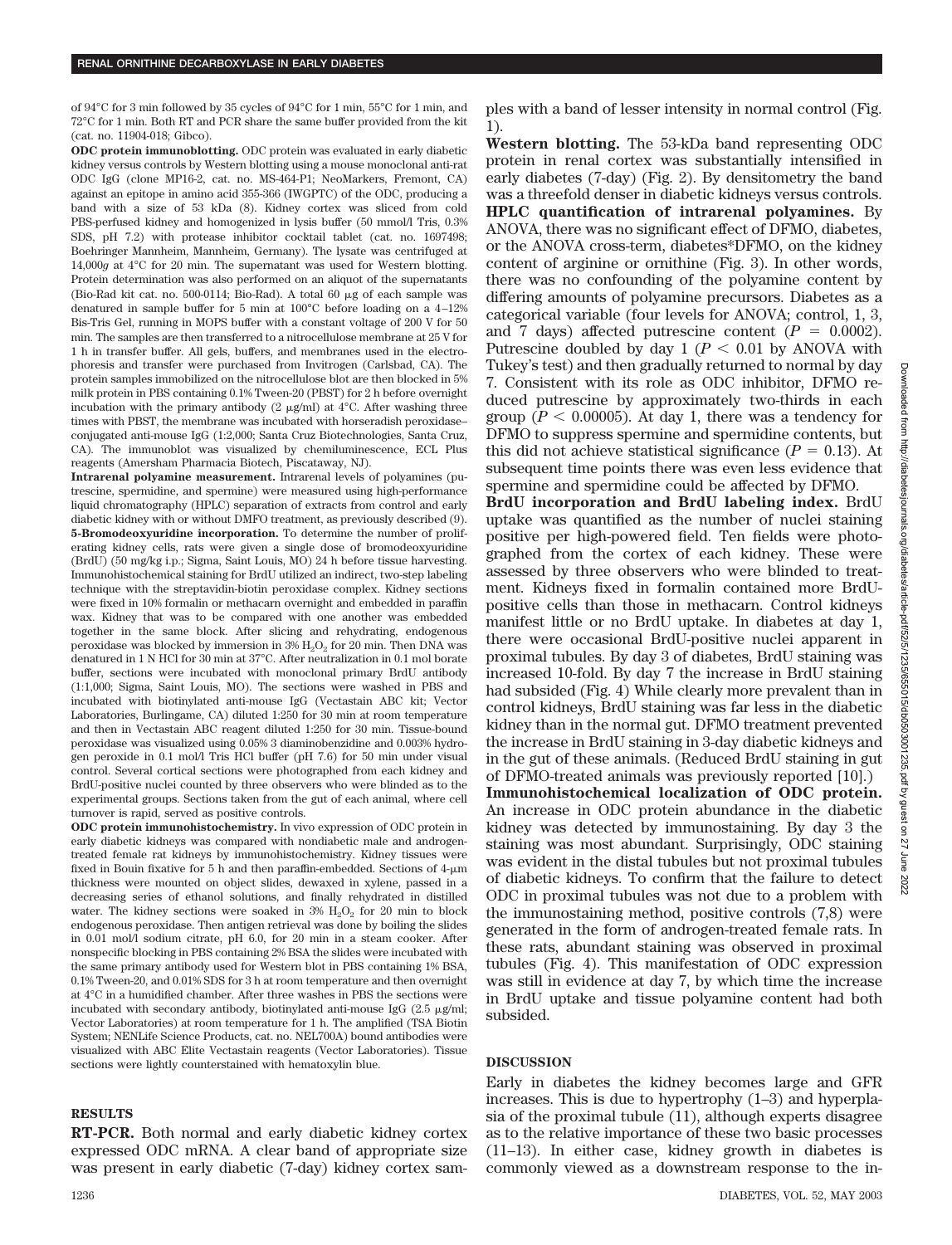

**FIG. 1. Diabetes increases ODC expression.** *A***: RT-PCR analysis of ODC mRNA from renal cortex. Samples from untreated control (C) and STZ-induced diabetic (DM) rats yield a single band of appropriate size. mw, molecular weight marker.** *B***: Western blotting of renal cortex for ODC protein expression demonstrates a 53-kDa band corresponding to ODC. DM at 3 and 7 days post-STZ administration for RT-PCR and Western blotting, respectively. This is representative of three separate experiments.**

crease in GFR in which growth becomes necessary in order for tubular reabsorption to keep up with the filtered load. However, we have recently shown that the increase in proximal tubular reabsorption that accompanies kidney hypertrophy in early diabetes is too great to arise from hyperfiltration (6). In fact, growth and hyperfunction of the proximal tubule actually fuel glomerular hyperfiltration by reducing the signal for tubuloglomerular feedback (TGF), a system which operates in the juxtaglomerular apparatus of each nephron and causes GFR to vary reciprocally in response to the amount of salt reaching the macula densa. Despite glomerular hyperfiltration, the amount of salt reaching the macula densa is reduced in diabetes and the stimulus for TGF is reduced below normal. Thus, the increase in tubular reabsorption in diabetes cannot be explained by normal glomerulotubular balance upstream from the macula densa and must result from a primary increase in reabsorptive capacity or avidity of those tubular segments for salt (14–18). Because glomerular hyperfiltration appears to be more a consequence than a cause of kidney hypertrophy, it is reasonable to examine factors other than hyperfiltration that might contribute to kidney hypertrophy, since such factors might provide a common point for attacking the functional as well as structural changes that befall the kidney in diabetes.

The present studies evaluate some aspects of the arginine-ornithine-polyamine axis in this context. Most work in the field of ODC and polyamines has focused on these molecules in the context of cell proliferation. ODC converts ornithine to putrescine and is the initial and ratelimiting enzyme in the biosynthetic pathway of the other polyamines, spermidine and spermine (19). The biological activity of ODC is rapidly induced in response to virtually all agents known to promote cell proliferation, including hormones, drugs, growth factors, mitogens, and tumor promoters, leading to the elevations of polyamine levels and then cell growth. Many protein kinases, transcription factors, and protooncogenes, which are involved in the signal transduction pathway, are activated by polyamines. Spermidine and putrescine at micromolar concentrations stimulate the transcription and translation of nuclear protooncogenes, c-*myc*, c-*fos*, and c-*jun*, in rat kidney epithelial cells (20).

However, ODC expression is a mid-G1 event that can also mediate hypertrophy. ODC-mediated hypertrophy may not reflect any special actions of the polyamines distinct from their actions during cell proliferation but might arise when cells in G1 phase of the cell cycle are restricted by another factor from entering S-phase (21,22). In its earliest stages, the diabetic kidney appears to exemplify ODC-mediated renal growth. The importance of ODC in this process was established in previous studies by using a bioassay for ODC activity (liberation of  ${}^{14} \text{CO}_2$  from labeled ornithine) in cells or cell lysates from harvested kidneys and from the ability of the ODC blocker (DFMO) to blunt hypertrophy, hyperreabsorption, and hyperfiltration (5,6).

Pursuant to these previous functional studies, the present experiments were performed to confirm the presence of ODC enzyme and identify its location, as well as to measure its substrate and product within the early diabetic kidney. The observed increase in ODC protein content was expected based on previous experience with the ODC bioassay (6). The studies also confirm a temporal pattern



DIABETES, VOL. 52, MAY 2003 1237

**FIG. 2. Immunohistochemical location of ODC protein in rat kidney cortex. Normal rat kidney (***A***); 3-day diabetic rat kidney (***B***); 7-day diabetic kidney (***C***); and kidney from androgentreated female rat (***D***).**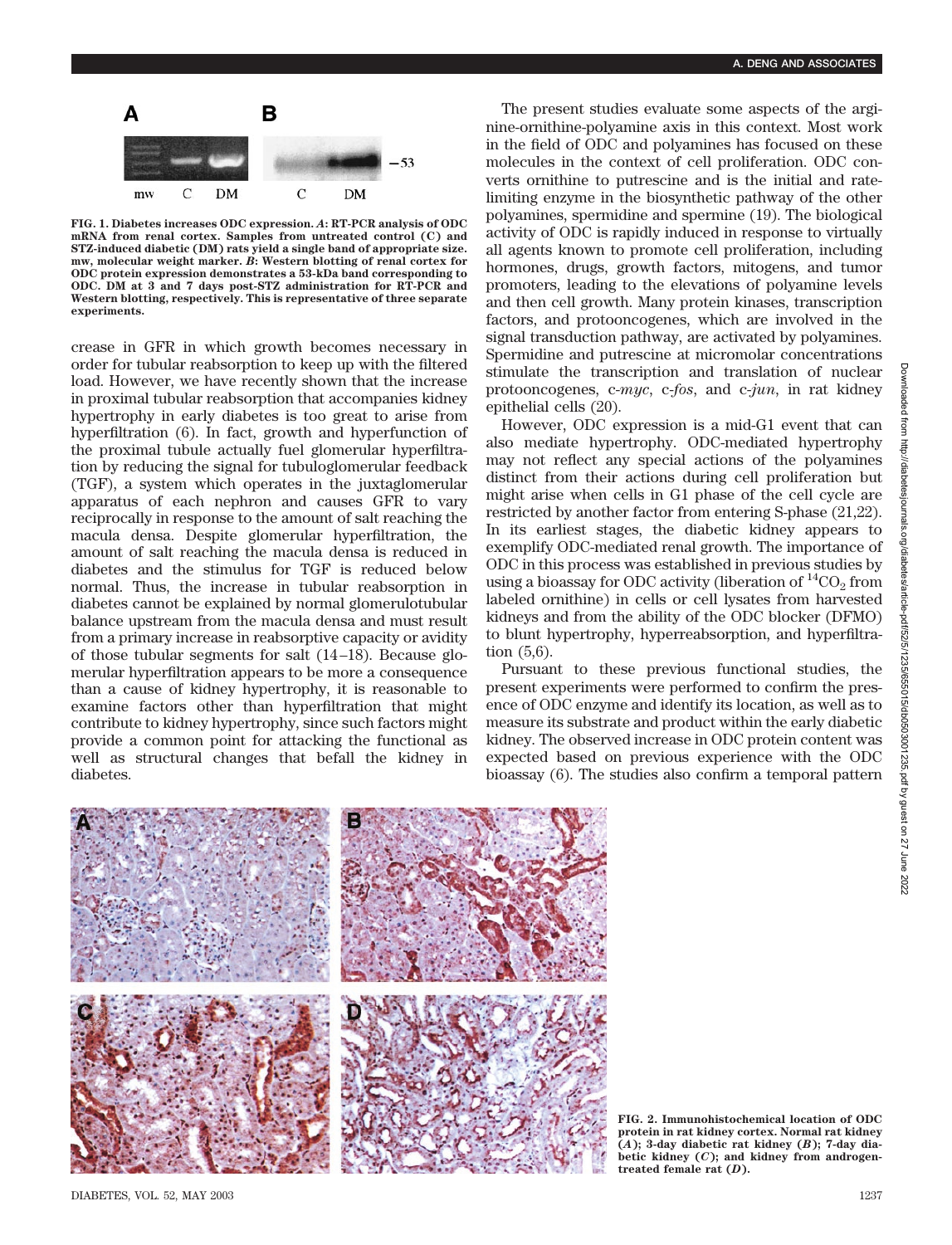

С 6 Spermine 5 4 3  $\overline{a}$ 1 **CTL** 3  $\mathbf{1}$ 7 Duration of diabetes (days)

**FIG. 3. HPLC determination of polyamine levels in kidney cortex as functions of time after initiation of STZ-induced diabetes for putrescine (***A***), spermidine (***B***), and spermine (***C***). All values are nmol/100 g protein. , diabetes;**  $\circ$ , diabetes + DFMO. \* $P < 0.05$ **vs. control by Tukey's test.**

of BrdU uptake previously noted by others (23). However, the apparent localization of new ODC to the distal nephron in diabetes is surprising for two reasons. First, ODC blockade in early diabetes interferes with growth of the proximal tubule (6). Second, the proximal tubule accounted for most DFMO-inhibited BrdU staining in the present study. This suggests that polyamines made in the distal nephron may act on the proximal tubule in a paracrine fashion. Also, the contrast between the sites of increased ODC expression in rats with early diabetes and those nondiabetic rats treated with androgen infers specificity to the mechanism whereby ODC expression is upregulated.

The factors that trigger ODC to increase in diabetes remain to be identified, as does the specific downstream mechanism whereby polymamines cause the diabetic tubule to grow. ODC enzyme is mainly regulated at the levels of translation and protein degradation. For example, translational regulation occurs via extensive secondary structure of the 5' untranslated region and its interaction with endogenous factors (known to exist, yet remaining to be characterized), regulation of translation initiation factors,



**FIG. 4. Number of BrdU-positive cells per 10 high-power fields.** *Left***: with formalin-fixation tissue.** *Right***: with methacarn fixation. Data show ODC-dependent cell-proliferation increased on day 3 and normalized by day 7 of diabetes. \****P* **< 0.005 vs. other control and 7-day diabetes; \*\****P* **< 0.05 vs. DFMO-treated diabetes. Statistics by Kruskal-Wallis test.**

binding to ribosomes (insulin affects ODC this way), and biphasic regulation by polyamines. Due to these factors, translation can vary many-fold. (rev. in 24). Degradation of ODC enzyme is also variable and highly regulated, mainly through the protein antizyme, which binds to ODC and renders it susceptible to degradation by the 26S proteasome. Antizyme itself is highly regulated by polyamines, agmatine, and antizyme inhibitory proteins. In fact, antizyme inhibitory proteins can rescue ODC from degradation, even after it has been tagged by antizyme (25).

Considering possible connections to what else is known about diabetes, one comes naturally to growth factors and transforming growth factor- $\beta$  which feature prominently in many investigations of the diabetic kidney (12,26). These molecules may stimulate polyamines (27) which, in turn, may affect these same molecules and their receptors (28) and alter phosphorylation of retinoblastoma protein (29), which is integral to the G1-S phase transition (22). Furthermore, transforming growth factor- $\beta$  might also inhibit phosphorylation of retinoblastoma protein, thereby arresting progression through the cell cycle and converting hyperplasia into hypertrophy (22). As noted, most polyamine research has been performed in proliferating cells, so the lessons drawn from that research may or may not apply to the situation of diabetic hypertrophy. Perhaps closest to the present situation is the observation that uptake of nonhydrolyzable glucose analogs by sodium cotransort stimulates ODC transcription in a proximal tubular cell line (30), although ODC is usually regulated other than by transcription (vide supra), and we find ODC to be increased mainly in the distal tubule. ODC is also known to mediate certain actions of peptide growth factors receiving attention in diabetes (rev. in 12), including IGF-1 (31) and hepatocyte growth factor (32).

In this study, the kidney content of putrescine was elevated in early diabetes, likely due to increased ODC activity. However, the increase in putrescine did not translate into statistically significant increases in ODCdependent spermine or spermidine content. One would expect the polyamines to change in parallel, albeit not necessarily in constant proportion. It may be that we failed to detect this due to the signal to noise ratio of our method and the lability of these compounds. Two enzymes working in sequence, spermine/spermidine N1-acyltransferase (SSAT) and polyamine oxidase (PAO), govern the poly